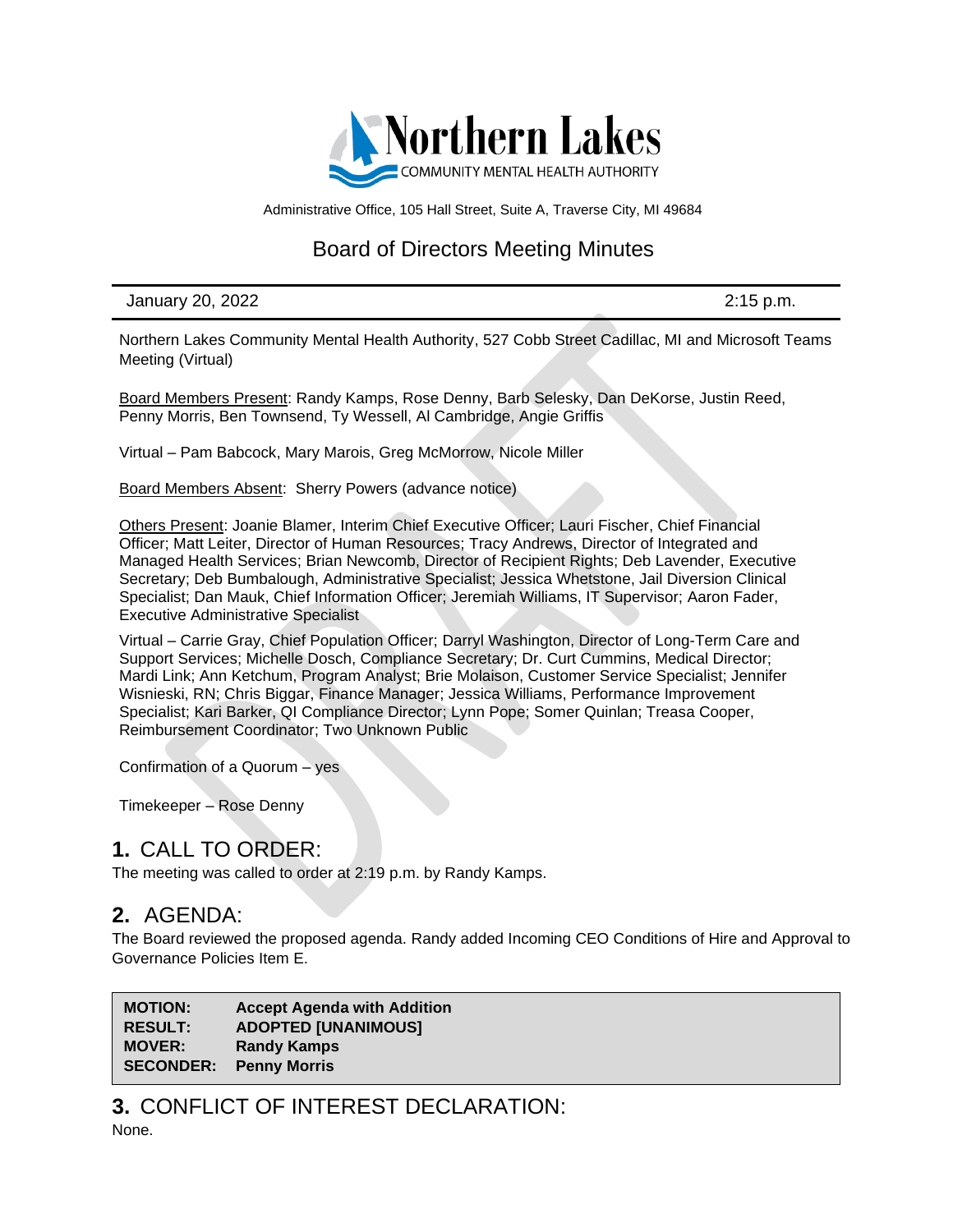# **4.** CONSENT AGENDA

*Consideration of the Consent Agenda*

Al asked that the Financial Report be removed for separate consideration.

| <b>MOTION:</b>   | Accept the Consent Agenda for January 20, 2022 with separate consideration<br>of Financial Report |
|------------------|---------------------------------------------------------------------------------------------------|
| <b>RESULT:</b>   | <b>ADOPTED [UNANIMOUS]</b>                                                                        |
| <b>MOVER:</b>    | Al Cambridge                                                                                      |
| <b>SECONDER:</b> | <b>Barb Selesky</b>                                                                               |

Al called attention to the part of the budget referencing a land purchase – which Al voiced support for in developing purchasing the land. Lauri spoke about Seneca Home and the parcels that are shaped in an L around the Seneca building. These have been surveyed and set for the landowner to sell. The Techno Lodge would be sixteen apartments to be used with The Northern Healthcare Management program.

Dan asked if there has been a fair market analysis done on the property yet. Lauri said that there hasn't, though she will have our staff help review other land parcels in the area. Ben told Lauri to prepare for questions from the community as there may be people that could be against such a development. Randy asked about the sustainability of the project and if there would be expenses beyond the initial purchase. Randy then called for a roll call vote after some discussion.

| <b>MOTION:</b>              | To purchase the land parcels proposed totaling \$117,000.            |
|-----------------------------|----------------------------------------------------------------------|
| <b>RESULT:</b>              | ADOPTED. A ROLL CALL WAS TAKEN. 9 AYES: Griffis, Cambridge, Wessell, |
|                             | Townsend, Morris, Reed, Dekorse, Selesky, Denny.                     |
| <b>MOVER:</b>               | Al Cambridge                                                         |
| <b>SECONDER: Ty Wessell</b> |                                                                      |

Al asked about the closure and 30-day notice given by a large, twenty bed specialized residential home in Traverse City that provided notice on January 31<sup>st</sup>. There are fourteen Northern Lakes consumers living in this facility and the case managers have been working to place them in other homes. Joanie noted that the State of Michigan is losing adult foster care homes at an alarming rate and that we are working to bring on more staff to keep these homes going. There is a staffing shortage across the state, not just at Northern Lakes.

## **5.** CITIZEN COMMENT

None.

# **6.** OWNERSHIP LINKAGE:

| <b>MOTION:</b>   | <b>Approve Financial Report</b> |
|------------------|---------------------------------|
| <b>RESULT:</b>   | <b>ADOPTED [UNANIMOUS]</b>      |
| <b>MOVER:</b>    | Al Cambridge                    |
| <b>SECONDER:</b> | Dan DeKorse                     |
|                  |                                 |

- *A. Citizen Comment* None.
- *B. Ownership Communication –* none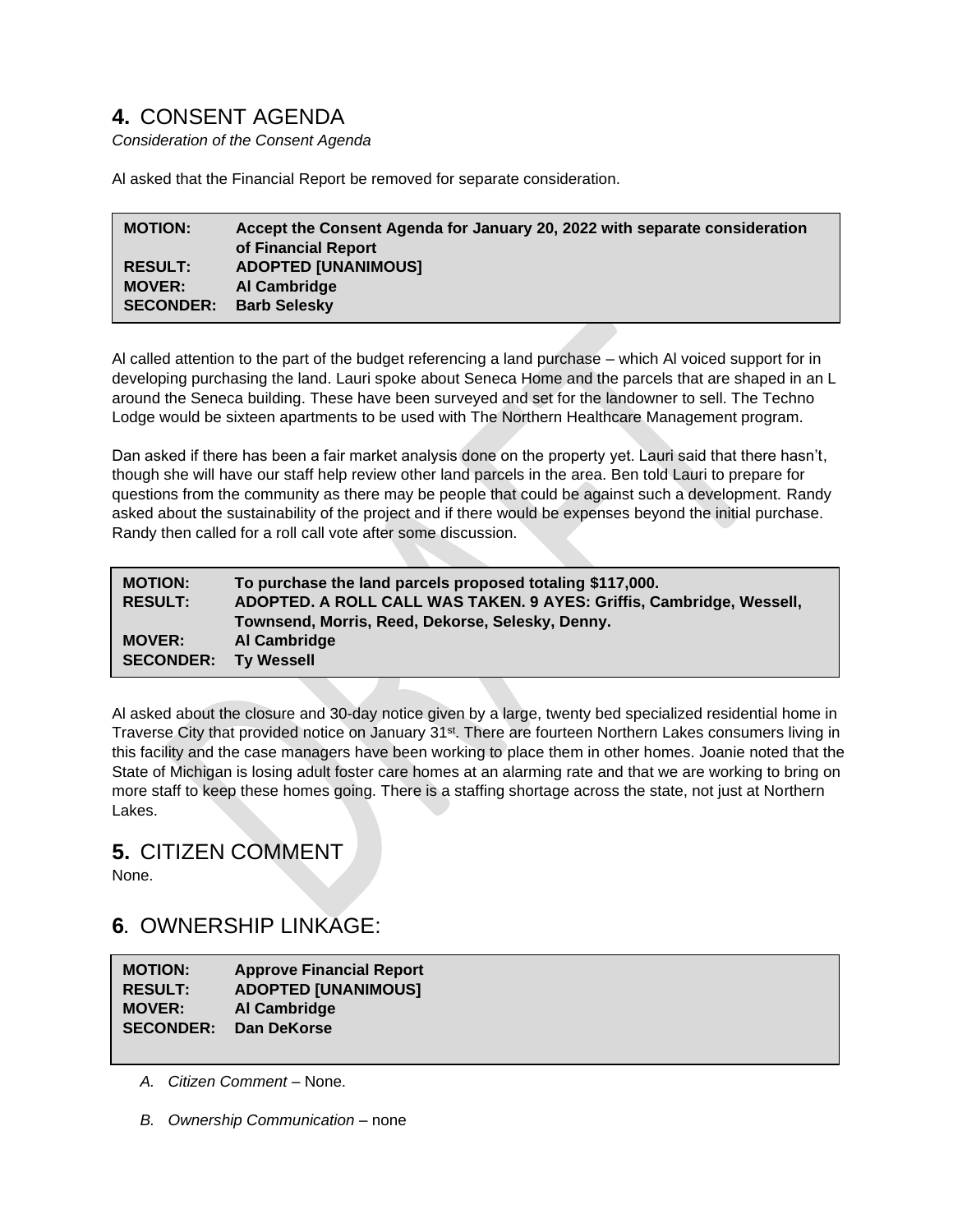# **7.** CHIEF EXECUTIVE OFFICER'S REPORT:

Joanie asked if there were any questions on the annual report given to the Board. Penny asked about the Crisis Engagement Center and what the ongoing plan is for that. Staffing for the Engagement Center has been funded through MDHHS block grant funding. The Engagement Center will be used as a building block to merge into a crisis stabilization within the community wellness center. Recruiting is underway and we will likely open the service at the Hall St. Office to begin. Justin asked about the real estate options once all positions are fully staffed.

# **8.** NORTHERN MICHIGAN REGIONAL ENTITY REPORT:

No comment.

## **9.** ASSURANCE OF ORGANIZATIONAL PERFORMANCE:

*A. Receipt of CEO Response to Monitoring Report –2.6 Community Resources (Internal Inspection)*

| <b>MOTION:</b>   | The Board finds the organization 100% in compliance with Policy 2.6<br><b>Community Resources (Internal Inspection)</b> |
|------------------|-------------------------------------------------------------------------------------------------------------------------|
| <b>RESULT:</b>   | <b>ADOPTED [UNANIMOUS]</b>                                                                                              |
| <b>MOVER:</b>    | <b>Rose Denny</b>                                                                                                       |
| <b>SECONDER:</b> | <b>Justin Reed</b>                                                                                                      |
|                  |                                                                                                                         |

*B. Receipt of CEO Response to Monitoring Report – 2.10 Administrative Cost (Internal Inspection)*

| <b>MOTION:</b>   | The Board finds the organization 92% in compliance (amended from 100%) with<br><b>Policy 2.10 Administrative Cost (Internal Inspection)</b> |
|------------------|---------------------------------------------------------------------------------------------------------------------------------------------|
| <b>RESULT:</b>   | <b>ADOPTED [UNANIMOUS]</b>                                                                                                                  |
| <b>MOVER:</b>    | <b>Rose Denny</b>                                                                                                                           |
| <b>SECONDER:</b> | <b>Barb Selesky</b>                                                                                                                         |
|                  |                                                                                                                                             |

- *C. New Operational Worries – None.*
- *D. January Monitoring Assignment* 2.4 Financial Management (Internal Inspection) Please complete and turn in.

# **10.** BOARD MEANS SELF-ASSESSMENT

- *A. Receipt of CEO Response to Monitoring Report – None.*
- *B. Receipt CEO Response to Monitoring Report –3.1 Board Job Description (Direct Inspection)*

| <b>MOTION:</b>   | The Board finds the organization 100% in compliance with Policy 3.1 Board Job |
|------------------|-------------------------------------------------------------------------------|
|                  | <b>Description (Direct Inspection)</b>                                        |
| <b>RESULT:</b>   | <b>ADOPTED [UNANIMOUS]</b>                                                    |
| <b>MOVER:</b>    | <b>Barb Selesky</b>                                                           |
| <b>SECONDER:</b> | <b>Rose Denny</b>                                                             |
|                  |                                                                               |

*C. January Monitoring Assignment*

3.9 CEO Compensation (Direct Inspection), 3.10 Board Member Conflict of Interest (Direct Inspection). Please complete and turn in.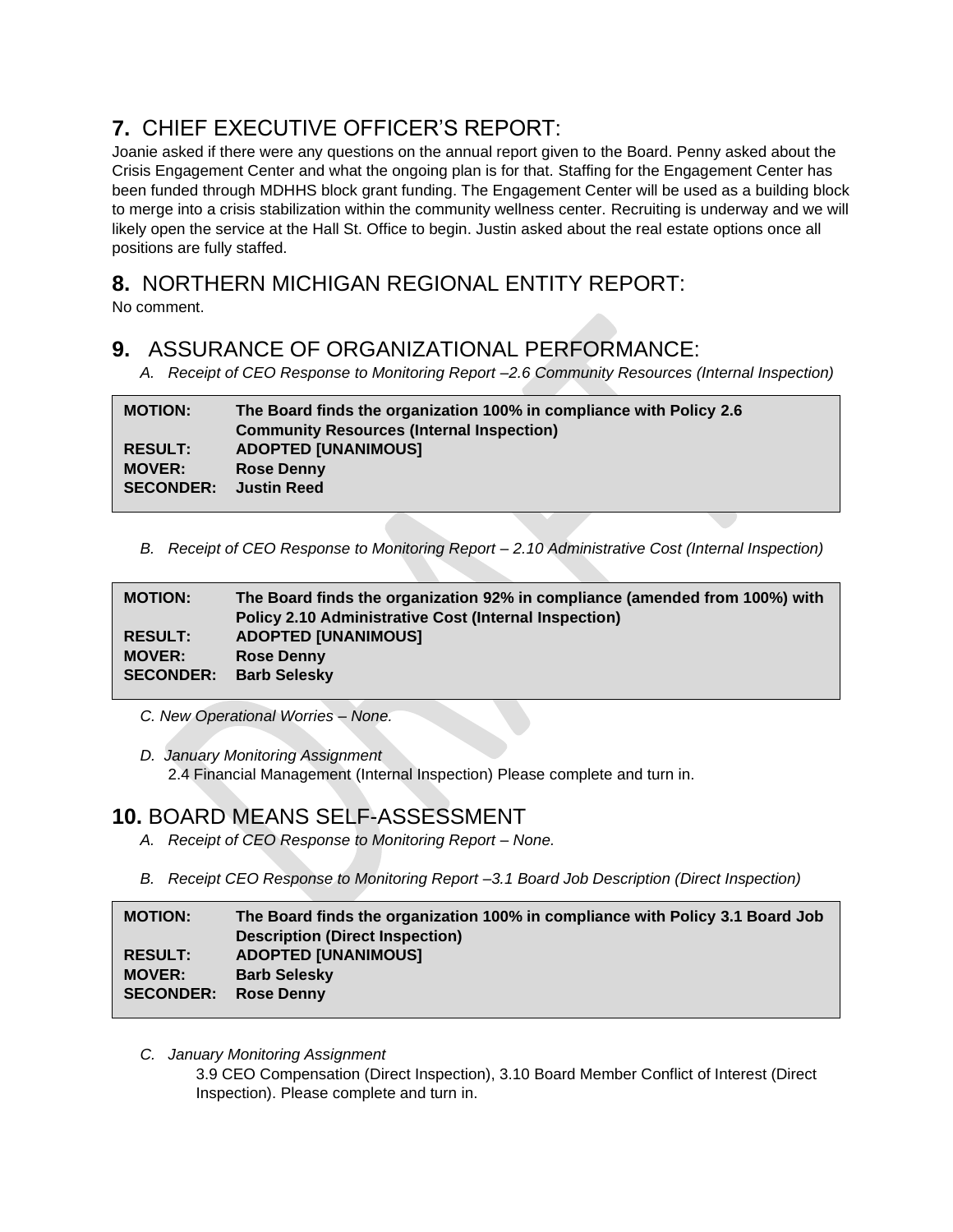## **11.** GOVERNANCE POLICIES DISCUSSION AND ASSESSMENT:

- *A. Ends –* None.
- *B. Executive Limitations –* None.
- *C. Governance Process/Ownership Linkages*

 *NLD Minutes – January 5, 2022 – Review and Approve*

**MOTION: Approve NLD Minutes – January 5, 2022 RESULT: ADOPTED [UNANIMOUS] MOVER: Barb Selesky SECONDER: Angie Griffis**

*Review and approval of Board By-Laws*

**MOTION: Approve Board By-Laws RESULT: ADOPTED [UNANIMOUS] MOVER: Al Cambridge SECONDER: Dan DeKorse**

 *Receive and file Ownership Linkage Plan*

| <b>MOTION:</b>              | Approve Ownership Linkage Plan |
|-----------------------------|--------------------------------|
| <b>RESULT:</b>              | <b>ADOPTED [UNANIMOUS]</b>     |
| <b>MOVER:</b>               | <b>Ty Wessell</b>              |
| <b>SECONDER: Rose Denny</b> |                                |
|                             |                                |

NLCMHA Board Website – Randy noted that prior to the CEO Search Committee, a Board Email was set up for community members to send communications to the Board directly. He noted the issue with these communications not being public and also that there are other ways to contact the Board, preferably during public comment. Randy also received a communication from a reporter asking if the communication actually was being forwarded to the Board. Randy believes that all communications should be in the public realm. Barb questioned the ethics of responding to these since they are not public and could potentially be confidential. She also supported removing the email. There was further discussion on communications with Board Members and the public. There was discussion about how some of the counties provide comments to the commissioners that is addressed to their Board email. The Board agreed that correspondence addressed to the Board's email address will receive an automatic reply and it will be placed on the Board's agenda under written public comment. The Board speaks as one voice which follows our governance policies.

- *D. Board/CEO Linkage - None*
- *E. CEO Ad Hoc Committee*
	- *a. Review and Approve Minutes from CEO Ad Hoc Committee*

Board Members discussed a reasonable start date and salary. It was suggested that we negotiate a start date of 90 days and a salary of \$160,000. The range that we advertised was \$135,000 to \$165,000. Noted Mr. Pankotai's current salary. Identified sources used to determine the salary. A vehicle was not included in the negotiations and information was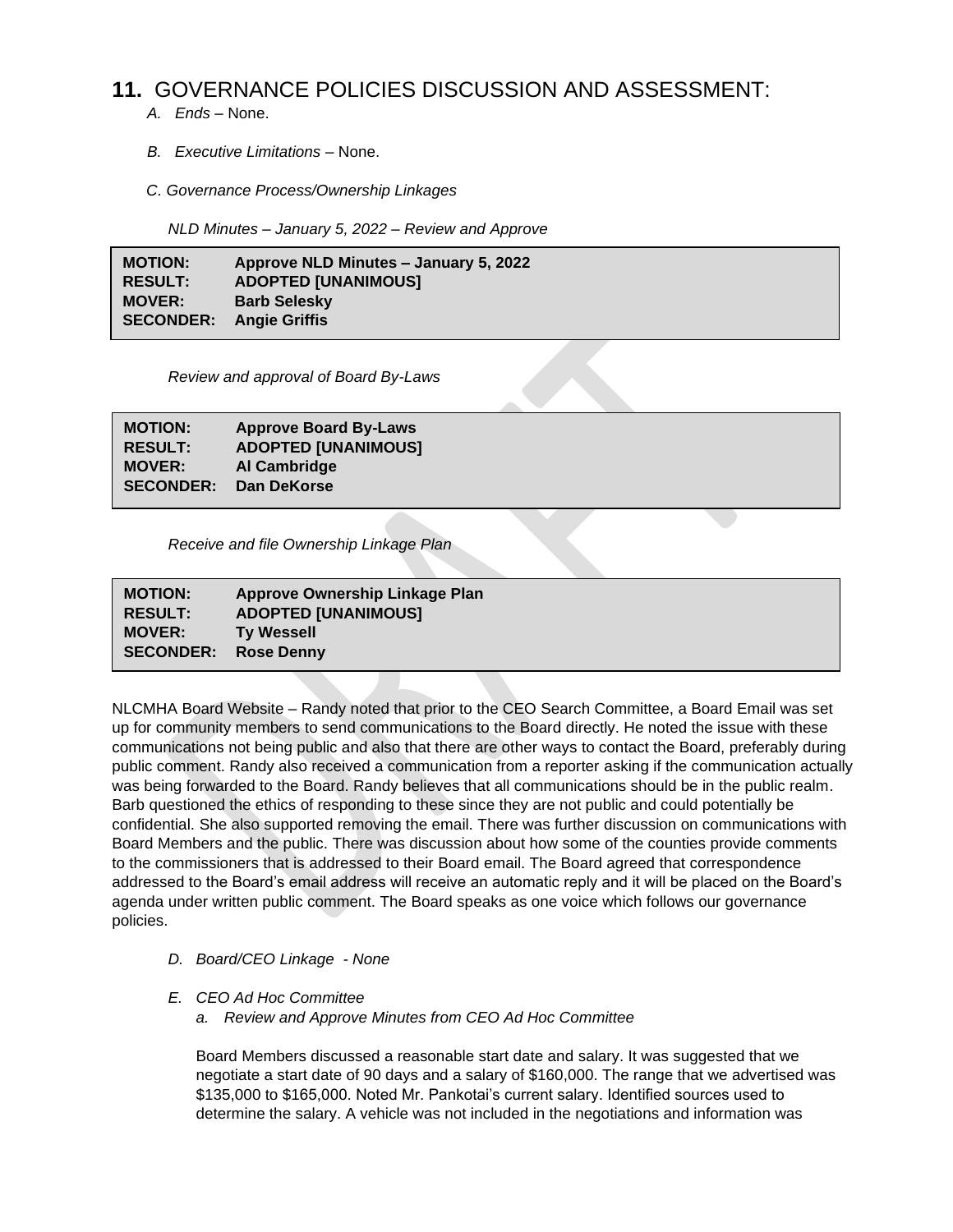provided regarding whether it was beneficial to the agency. The annual salary review will be based on the annual report and any salary increase will be back dated to the date of hire.

| <b>MOTION:</b>   | The Chair put forward the motion of the committee to offer the CEO \$160,000,<br>the contract as modified, and the mandate that the start date be within 90 days |
|------------------|------------------------------------------------------------------------------------------------------------------------------------------------------------------|
| <b>RESULT:</b>   | ADOPTED. A ROLL CALL VOTE WAS TAKEN. 9 AYES; Denny, Selesky,                                                                                                     |
|                  | Dekorse, Reed, Morris, Townsend, Wessell, Cambridge, Griffis.                                                                                                    |
| <b>MOVER:</b>    | <b>Randy Kamps</b>                                                                                                                                               |
| <b>SECONDER:</b> | <b>Penny Morris</b>                                                                                                                                              |

### **12.** OWNERSHIP LINKAGE:

a. Citizen Comment

Jessica Whetstone spoke on some reservations that she has been having recently with the Board's decision.

#### **13.** ANNOUNCEMENTS/BOARD MEMBER REPORTS:

Al shared that it is the anniversary of a consent agreement of those with disabilities to be able to receive a right to education in Pennsylvania.

Randy shared that the Board Association is continuing to spread awareness on the Shirkey Bill. He will be coming North to speak to people about the Bill.

## **14.** FEBRUARY 17, 2022 AGENDA PLANNING:

\_\_\_\_\_\_\_\_\_\_\_\_\_\_\_\_\_\_\_\_\_\_ \_\_\_\_\_\_\_\_\_\_\_\_\_\_\_\_\_\_\_\_\_\_

Reviewed agenda items.

The next meeting was scheduled to be in Crawford County, but the Board discussed continuing to have the meetings in Cadillac.

**MOTION: To continue having Board Meetings in Cadillac until COVID clears RESULT: ADOPTED [UNANIMOUS] MOVER: Barb Selesky SECONDER: Al Cambridge**

## **15.** MEETING EVALUATION:

Comments – Penny – continue to respect each other's opinions. Randy – improve the governance policies of the Board through a consultant.

## **16.** ADJOURNMENT:

The meeting adjourned at 4:19 p.m.

Respectfully Submitted,

\_\_\_\_\_\_\_\_\_\_\_\_\_\_\_\_\_\_\_\_\_\_

Randy Kamps, Chairperson **Sherry Powers, Board Secretary** 

Aaron Fader, Recording Secretary